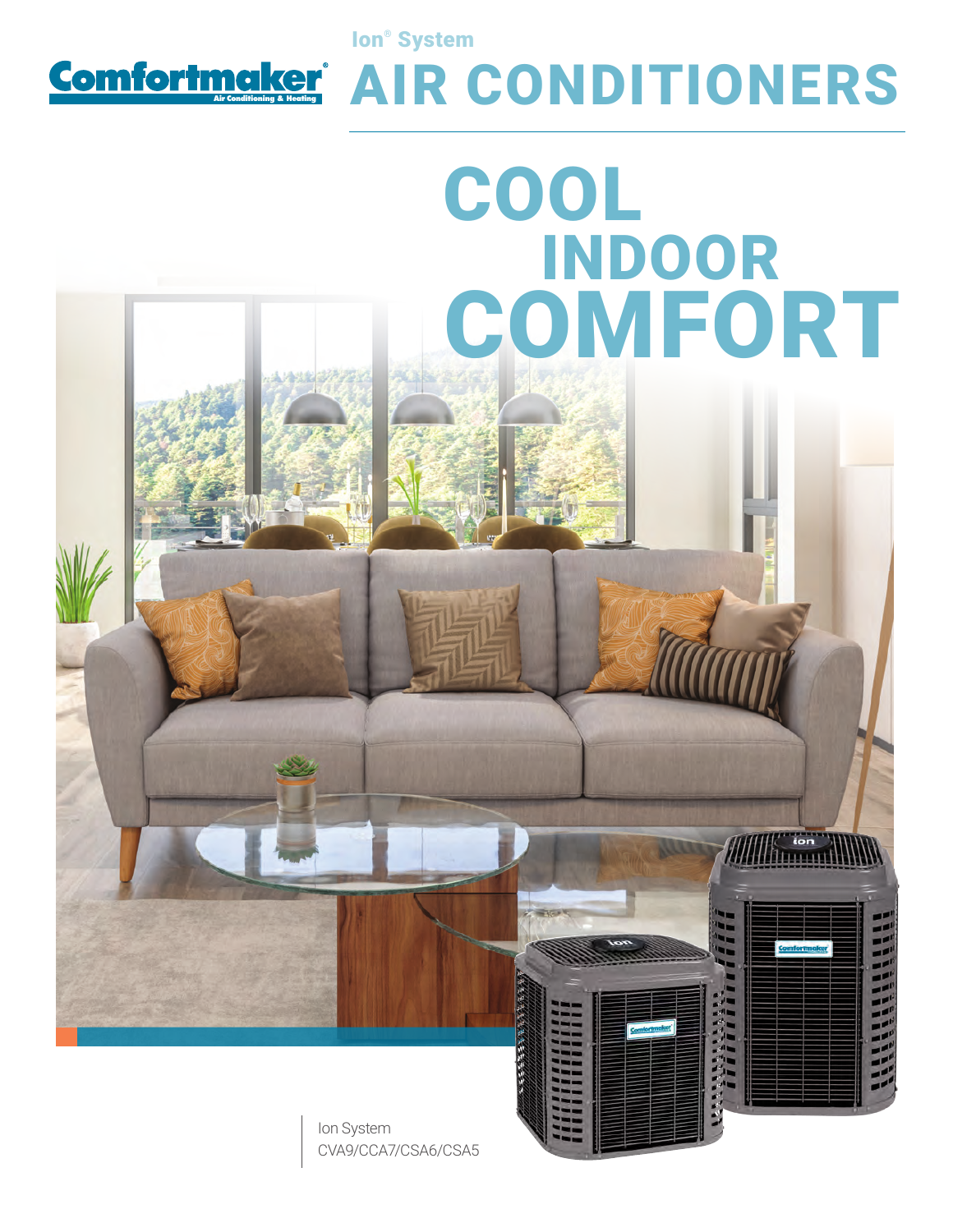

### COMFORT WITH **CONFIDENCE**



Choose Comfortmaker<sup>®</sup> heating and cooling equipment so you can enjoy comfort with confidence. Our products deliver exceptional quality, reliability and energy efficiency, backed by time-tested engineering and leading-edge manufacturing. Every unit we make passes a performance check in all phases of operation before it leaves our facility. We call this 100% run testing, and it's one more example of how Comfortmaker goes the extra mile for your satisfaction.

#### **WHAT MATTERS IN AN AIR CONDITIONER?**

#### ENERGY SAVINGS

SEER (Seasonal Energy Efficiency Ratio) measures the cooling efficiency of an air conditioner during an average cooling season. EER (Energy Efficiency Ratio) measures cooling efficiency of an air conditioner at a set temperature (95° F). For both ratings, the higher the number, the greater the potential for energy savings. Most Ion System air conditioners offer ENERGY STAR® qualified performance with efficiencies as high as 19 SEER and 13 EER.

#### CONSISTENT COMFORT



Two-stage/two-speed and variable-speed models with SmartSense™ technology automatically select the proper cooling stage and compressor and fan speed as needed. These models better match changing conditions to provide more uniform comfort and higher energy efficiency than standard models.

#### **CONVENIENCE**



For the ultimate of comfort, efficiency, and convenience, include the Ion communicating wall control with Wi-Fi® capability in your system.

#### QUIET OPERATION



Enjoy comfort AND quiet – our outdoor units include compressor sound jackets for quieter performance, and our variable-speed models reduce sound even more with nearly continuous stretches of low-stage operation.

#### PEACE OF MIND



Rest easy with a 10-year parts limited warranty upon timely registration. And, our Ion System products provide additional peace of mind with our No Hassle Replacement limited warranty™.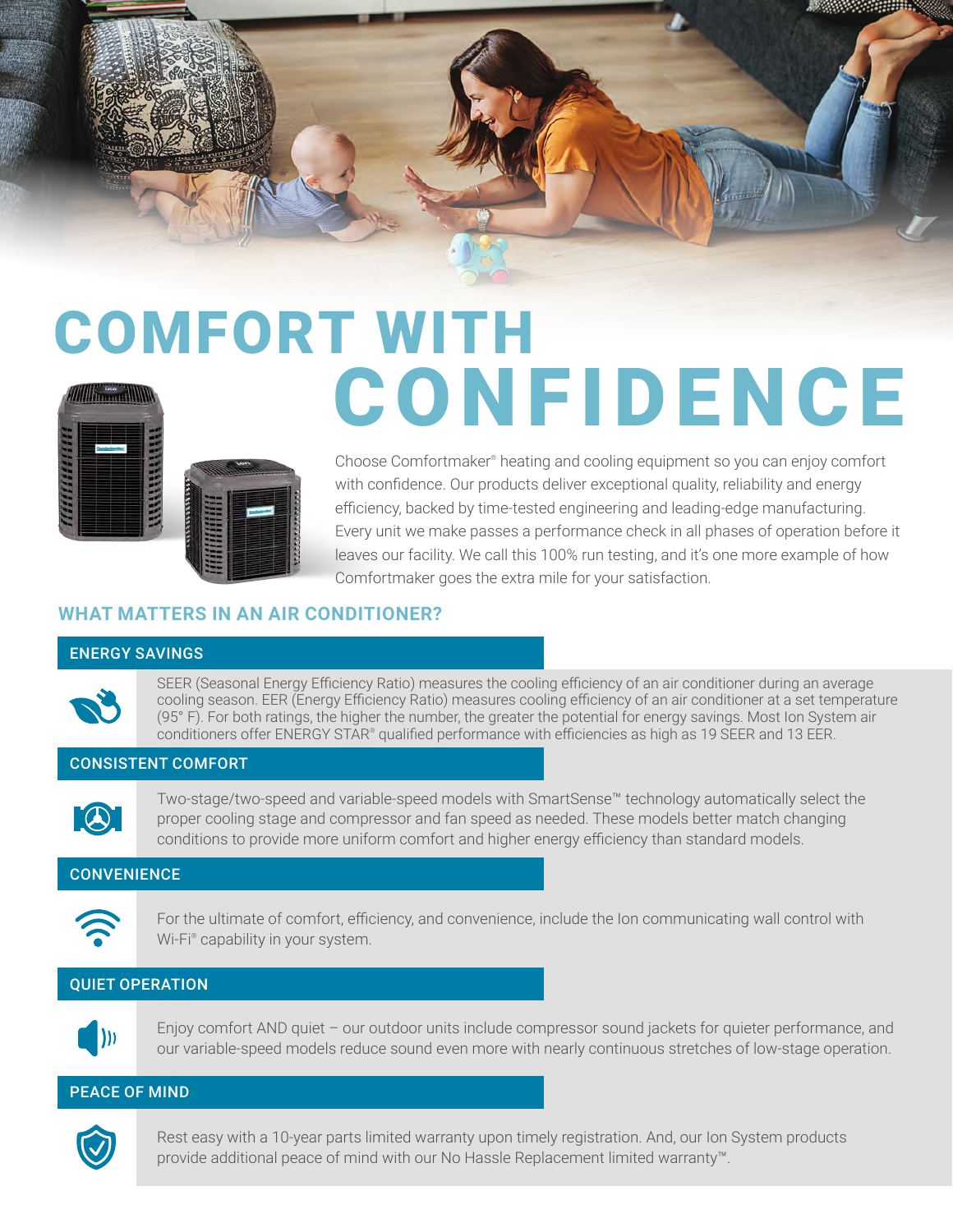#### **WHAT SETS COMFORTMAKER ION AIR CONDITIONERS APART?**

**Smooth Operation** – The multispeed fan motor (CVA9 only) is designed to operate most of the time at the quieter, lower speed. Aerodynamic air discharge design reduces operating sounds.

**Durable –** The painted, galvanized steel cabinet features a powdercoat, baked-on finish and narrower grille spacing to provide exceptional protection, proper airflow and easy coil cleaning.

**Quiet –** The two-stage scroll compressor (CCA7 only) is designed to operate most of the time at the quieter, lower stage. As outdoor temperatures rise and additional cooling is required, it changes over to highstage operation. A deluxe sound blanket also reduces compressor sound levels.



**Ion System Air Conditioner** **Efficient –** The scroll compressor and the 7 mm copper tubing with aluminum fin coils work collectively to save on energy.



**Ion System Control –** Ion System air conditioners can be teamed with our innovative Ion System communicating control, offering full-color touch screen technology. They can also be matched with Comfortmaker communicating gas furnaces and fan coils to create exceptional efficiency and complete comfort.



See warranty certificate for details

#### **EXCEPTIONAL PEACE OF MIND**

Our No Hassle Replacement limited warranty backs every Comfortmaker Ion System product. It means comfort with no questions. We'll replace your unit if the compressor or coil fails within the covered period.\* This provides extra coverage in addition to a 10-year parts limited warranty.\*\*

#### **COMPONENTS OF A COMPLETE COMFORTMAKER SYSTEM**

We offer a complete family of products designed to provide year-round comfort, control and efficiency. A Comfortmaker split-system air conditioner is a properly matched combination of an outdoor air conditioner and a separate indoor unit such as a natural gas, oil, propane or electric furnace or a fan coil. Your Comfortmaker dealer can help create a properly matched system to best fit your needs and your budget.









**Thermostats Gas Furnaces Fan Coils Evaporator Coils**